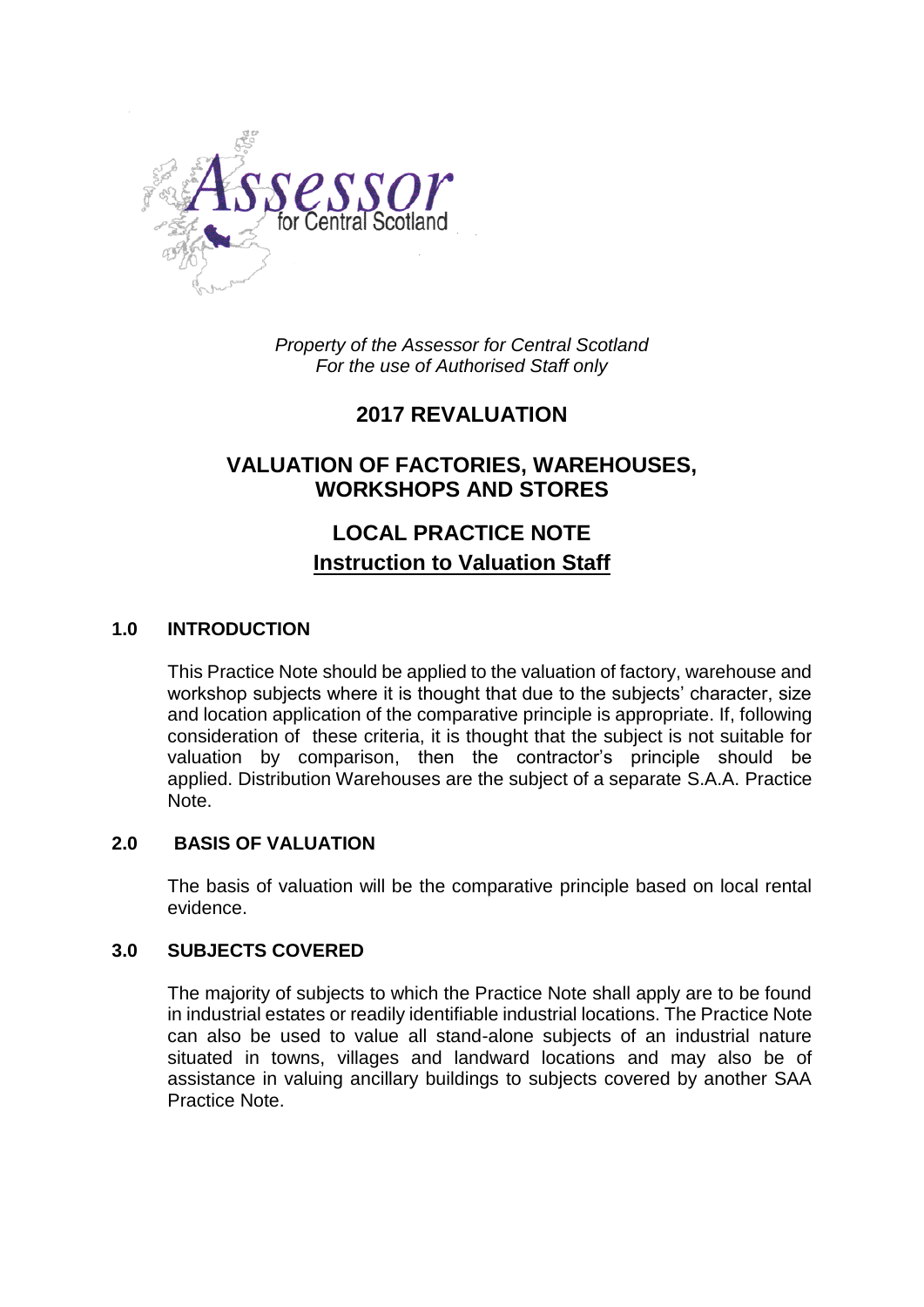## **4.0 SURVEY AND MEASUREMENT**

Building areas should be calculated on a gross external basis (GEA). The definition of GEA should be as provided in the RICS Guidance Note "Code of Measuring Practice" (6<sup>th</sup> Edition). In particular GEA shall include all perimeter wall thicknesses and measurements shall be made to the outermost face of walls, except in the case of attached subjects where measurement should be made to the centre line of party walls. Wall-head height shall be measured as directed in "Technical Definitions 6.0 (B) Eaves Height" of the note.

## **5.0 ANALYSIS METHODOLOGY**

An analysis of let subjects throughout the valuation area has been carried out to determine a rate per square metre at the valuation date of 1 April 2015. The analysis has taken into account the building specification, age, features and size of each subject following adjustments made in accordance with the Scottish Assessor's Association Basic Principles Practice Note No.1, Revaluation 2017, Adjustment of Rents. Each subject has then been geographically grouped according to level of value to produce recommended rates for each industrial estate and location.

# **6.0 BUILDING SPECIFICATION & ADJUSTMENTS**

# **6.1 List of Specifications**

## **(a) Workshops/Warehouses etc**

|                | <b>SPECIFICATION</b>                                                                                                                             |  |
|----------------|--------------------------------------------------------------------------------------------------------------------------------------------------|--|
| 1.             | <b>Standard Specification</b>                                                                                                                    |  |
|                | Single storey cavity brick or modern clad (e.g. Butler Rib; double skin<br>corr. asb. etc) building; light steel frame; insulated roof; screeded |  |
|                | concrete floor. Standard heating and lighting                                                                                                    |  |
|                | Height 3.8 to 4.8 metres                                                                                                                         |  |
| 1a             | <b>Standard Spec. part single skin</b>                                                                                                           |  |
|                | Single storey as Spec. 1 but with part single skin similar to Spec. 2.                                                                           |  |
|                | Typically cavity dado with single skin corr. asb. to wallhead. Insulated                                                                         |  |
|                | roof, screeded concrete floor. Standard heating and lighting.                                                                                    |  |
|                | Height 3.8 to 4.8 metres                                                                                                                         |  |
| 2 <sub>1</sub> | <b>Corrugated Asbestos</b>                                                                                                                       |  |
|                | Single storey; light steel frame; single skin corr. asb. walls (uninsulated);                                                                    |  |
|                | ins. roof; screeded concrete floor. Standard heating and lighting.                                                                               |  |
|                | Height 3.8 to 4.8 metres                                                                                                                         |  |
| 3.             | 100mm Brick/Block                                                                                                                                |  |
|                | Single storey; light steel frame; ins. roof; 100mm brick/ block<br>3(a)                                                                          |  |
|                | walls; screeded concrete floor. Standard heating and lighting.                                                                                   |  |
|                | Height 3.8 to 4.8 metres                                                                                                                         |  |
|                | 3(b) Single storey; 100mm brick/block walls - unframed (i.e., with                                                                               |  |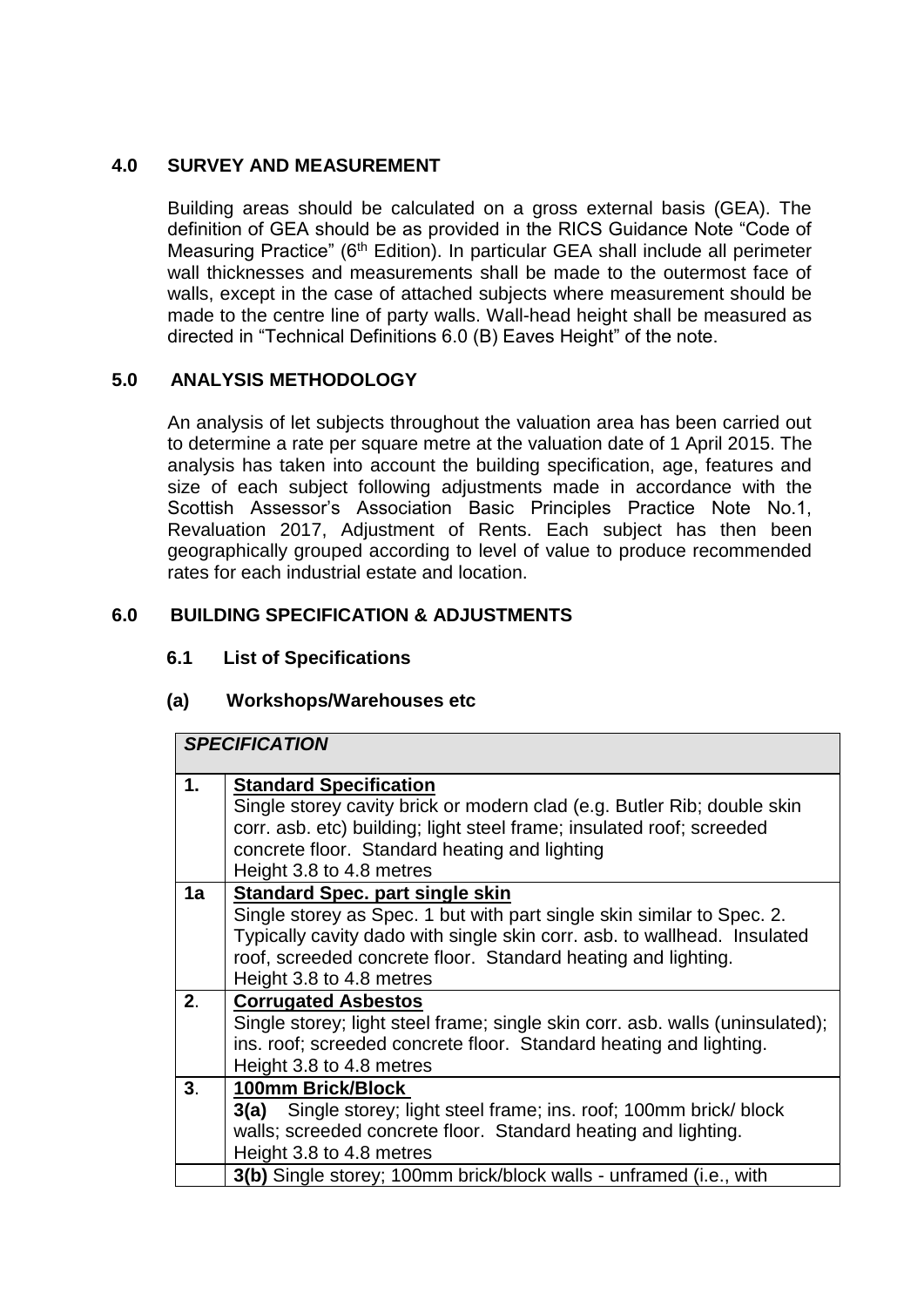|    | 100mm walls and 100mm butts).                                            |  |  |
|----|--------------------------------------------------------------------------|--|--|
|    | Height 3.8 to 4.8 metres                                                 |  |  |
| 4. | <b>Timber</b>                                                            |  |  |
|    | Single storey; timber frame; insulated roof; timber walls; screeded      |  |  |
|    | concrete floor. Standard heating and lighting.                           |  |  |
|    | Height 3.8 to 4.8 metres                                                 |  |  |
| 5. | <b>Stone</b>                                                             |  |  |
|    | Single storey stone or excessively thick walls; insulated roof; screeded |  |  |
|    | concrete floor. Standard heating and lighting.                           |  |  |
|    | Height 3.8 to 4.8 metres                                                 |  |  |
| 6. | 9" Brick                                                                 |  |  |
|    | 230mm thick brick single stone, insulated roof, screeded concrete floor, |  |  |
|    | standard heating and lighting.                                           |  |  |
|    | Height 3.8 to 4.8 metres                                                 |  |  |

# **(b) Offices**

|    | <b>SPECIFICATION</b>                                                                                      |                                                                 |  |
|----|-----------------------------------------------------------------------------------------------------------|-----------------------------------------------------------------|--|
| А. | <b>Standard Specification</b>                                                                             |                                                                 |  |
|    | Plain finish of same general quality as Factory Warehouse area in Spec. 1                                 |                                                                 |  |
|    | - plastered walls and ceiling; tiled floors. Standard lighting and heating                                |                                                                 |  |
| В. | Non-purpose built older single storey offices; unlined brick walls; brick                                 |                                                                 |  |
|    | or timber partitions. Standard lighting and heating.                                                      |                                                                 |  |
| C. | Inferior single storey 100mm brick walls; unlined. Standard<br>(i)                                        |                                                                 |  |
|    | lighting and heating. (to be treated as spec 3(a))                                                        |                                                                 |  |
|    | Inferior, 100mm brick - plaster walls and ceilings and generally<br>(ii)                                  |                                                                 |  |
|    | better quality finish than works/stores areas. Standard lighting and                                      |                                                                 |  |
|    | heating.                                                                                                  |                                                                 |  |
| D. | Stone or 450mm brick, unlined. Standard lighting and heating<br>(i)                                       |                                                                 |  |
|    | (ii)                                                                                                      | Stone or 450mm brick - plaster walls and ceilings and generally |  |
|    | better quality finish than works/stores areas. Standard lighting and                                      |                                                                 |  |
|    | heating.                                                                                                  |                                                                 |  |
| Е. | Single storey timber construction; slate/felt roof; lined walls.<br>(i)<br>Standard lighting and heating. |                                                                 |  |
|    | (ii)                                                                                                      | Timber - unlined walls. Standard lighting and heating.          |  |
|    |                                                                                                           |                                                                 |  |
| F. | Terrapin type, including wiring for lighting and heating                                                  |                                                                 |  |
|    |                                                                                                           |                                                                 |  |
| G. | <b>Portakabins, including wiring for lighting and heating.</b>                                            |                                                                 |  |
| Н. | Internal offices - Such offices should be treated separately from the main                                |                                                                 |  |
|    | workshop/warehouse area in which they are situated and should have a                                      |                                                                 |  |
|    | rate of between 120% and 150% of the building dependent on quality,                                       |                                                                 |  |
|    | applied.                                                                                                  |                                                                 |  |

Valuers should note that the basic level for offices has been derived from the quality of office accommodation associated with typical letting units. Some subjects may have offices that have considerably higher standards of finish,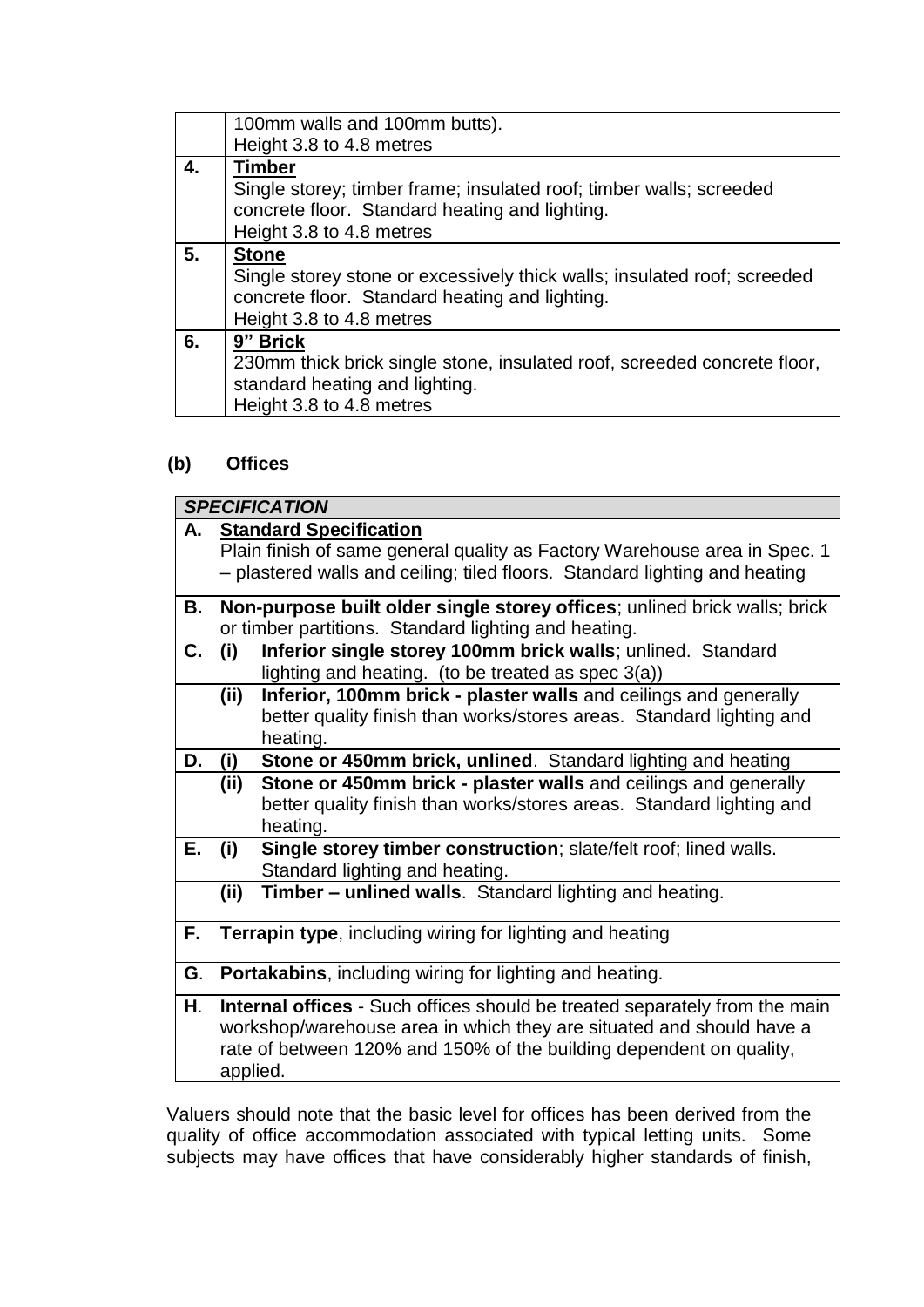which should be reflected in the valuation. In this instance regard should be had to comparative office rates in the locality.

# **(c) Miscellaneous Buildings**

|      | <b>SPECIFICATION</b>                                                        |  |  |
|------|-----------------------------------------------------------------------------|--|--|
| А.   | <b>Nissen</b>                                                               |  |  |
|      | Concrete floor: adequate lighting, minimal heating                          |  |  |
| В.   | <b>Open Sparred Buildings</b>                                               |  |  |
|      | Approximately 6m height with earth floor (timber rails etc.)                |  |  |
| C. I | <b>Precast Concrete Construction</b>                                        |  |  |
|      | Single storey, concrete framed with sectional concrete, uninsulated         |  |  |
|      | panelled walls and single skin uninsulated roof, concrete floor, standard   |  |  |
|      | heating and lighting. Often referred to as "Horsa Huts". Height 2.5 to 3.5  |  |  |
|      | metres.                                                                     |  |  |
| D    | <b>Steel Containers</b> - Spot Rate – no adjustments to be made             |  |  |
| Е.   | <b>Converted Steel Containers</b>                                           |  |  |
|      | Steel containers converted for office use with windows, lining to walls and |  |  |
|      | ceiling, heavy duty painted floor, strip lighting and socket outlet.        |  |  |
|      | Externally painted.                                                         |  |  |
| F.   | <b>Houses Used as Workshops/Stores</b>                                      |  |  |
|      | Minimum adaptation – refer to Divisional Valuers                            |  |  |
| G. I | <b>Toilets</b>                                                              |  |  |
|      | Similar quality to offices – usually with quarry tiled floors and some wall |  |  |
|      | tiling. Use Office rates.                                                   |  |  |

# **(d) Ancillary Accommodation**

The following approach is recommended for the treatment of minor structures and elements frequently associated with Industrial Subjects.

| <b>Item</b>      | <b>Approach to Valuation</b>                                              |  |
|------------------|---------------------------------------------------------------------------|--|
| <b>Canopies</b>  | Apply between 25% & 30% of basic rate for simple cantilevered             |  |
|                  | roofs and between 35% & 40% for more substantial steel framed             |  |
|                  | structures.                                                               |  |
| Loading          | Add 2.5% to 7.5% to the basic rate of any area containing elevated        |  |
| <b>Platforms</b> | loading platforms with dock levellers, depending on the size of the       |  |
|                  | area served – the lower percentage to apply to larger subjects.           |  |
| <b>Mezzanine</b> | The building should be valued in the normal way <i>i.e. no adjustment</i> |  |
| <b>Floors</b>    | for the change in usable headroom beneath the mezzanine, and the          |  |
|                  | mezzanine valued at an extra over rate of between 15% and 30%             |  |
|                  | of basic rate depending on strength, quality and access.                  |  |
|                  | The area of the mezzanine is not to be used in the calculated total       |  |
|                  | area of the buildings for quantum purposes.                               |  |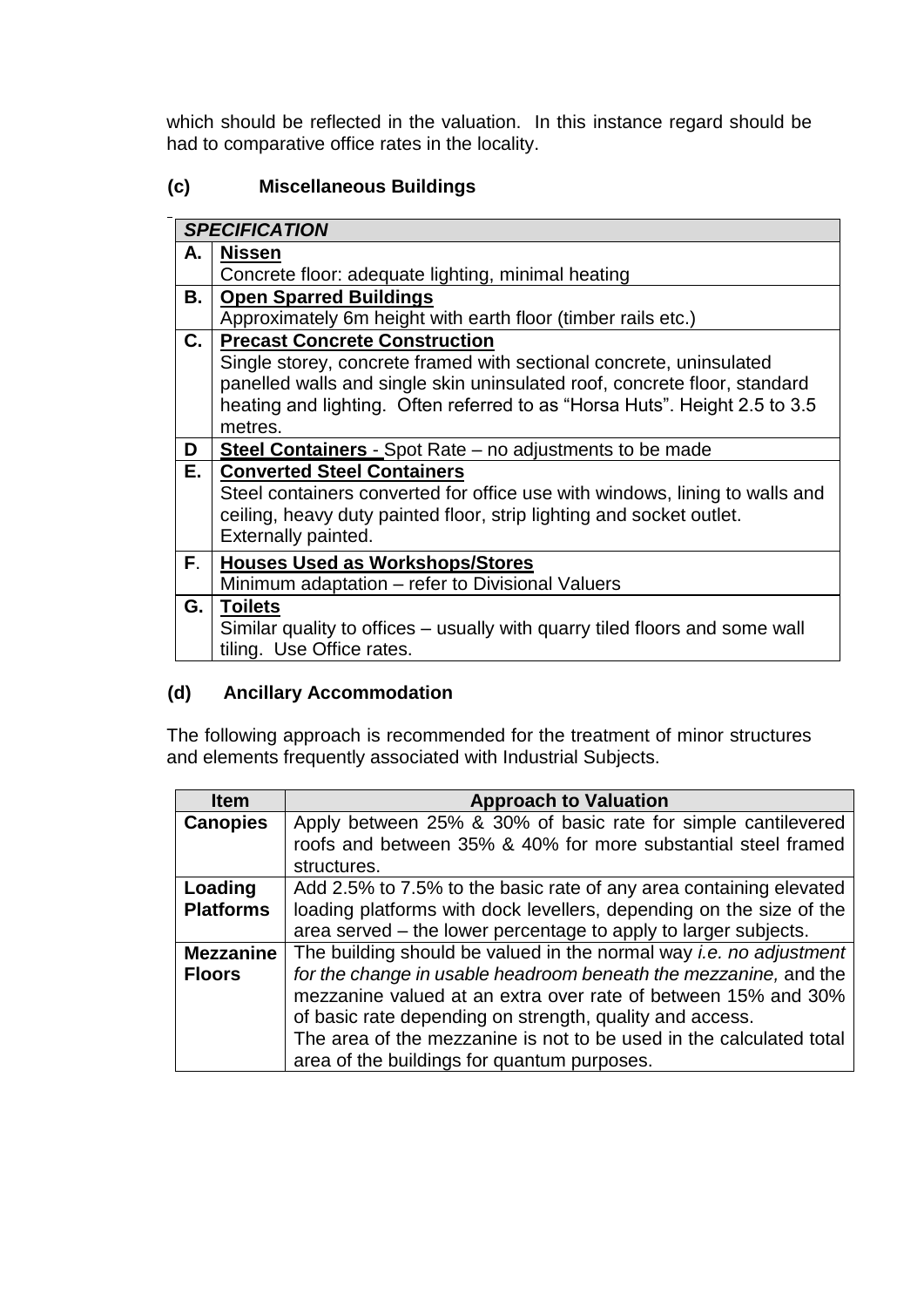## **6.2 Variations to Basic Rate**

Adjustments should be made to the basic rate in accordance with the recommendations below:

## **6.2.1 Structure**

#### **(a) Floors**

## **Construction**

| <b>Construction</b>         | <b>Adjustment</b> |
|-----------------------------|-------------------|
| Ash                         | $-20.0%$          |
| Cobble                      | $-10.0%$          |
| Earth                       | $-20.0%$          |
| Flag stone                  | $-10.0%$          |
| Heavy reinforced concrete   | $+5.0%$           |
| Inferior timber             | $-10.0%$          |
| Lightweight concrete        | $-10.0%$          |
| Sleeper                     | $-10.0%$          |
| Tarmac                      | $-5.0%$           |
| Timber                      | $-5.0%$           |
| <b>Rough Concrete</b>       | $-5.0%$           |
| <b>Un-screeded Concrete</b> | $-2.5%$           |

#### **Finish**

| <b>Finish</b>                  | <b>Adjustment</b> |
|--------------------------------|-------------------|
| <b>Quarry/Cork tiles</b>       | $+5.0%$           |
| <b>Epoxy Resin/Vinyl tiles</b> | $+2.5%$           |
| Hardwood strip                 | $+10.0%$          |
| Wood block                     | $+10.0%$          |
| Steel plate on concrete        | $+10.0%$          |
| Surface drainage               | $+2.5%$           |
| <b>Terrazzo</b>                | $+10.0%$          |
| Vinyl tiles (anti-static)      | $+7.5%$           |

# **(b) Walls**

#### **Finish**

| <b>Finish</b>          | <b>Adjustment</b> |
|------------------------|-------------------|
| Ceramic tiles          | $+10.0\%$         |
| Mahogany faced plywood | $+5.0%$           |
| Plaster on hard        | $+5.0%$           |
| Plasterboard           | $+5.0%$           |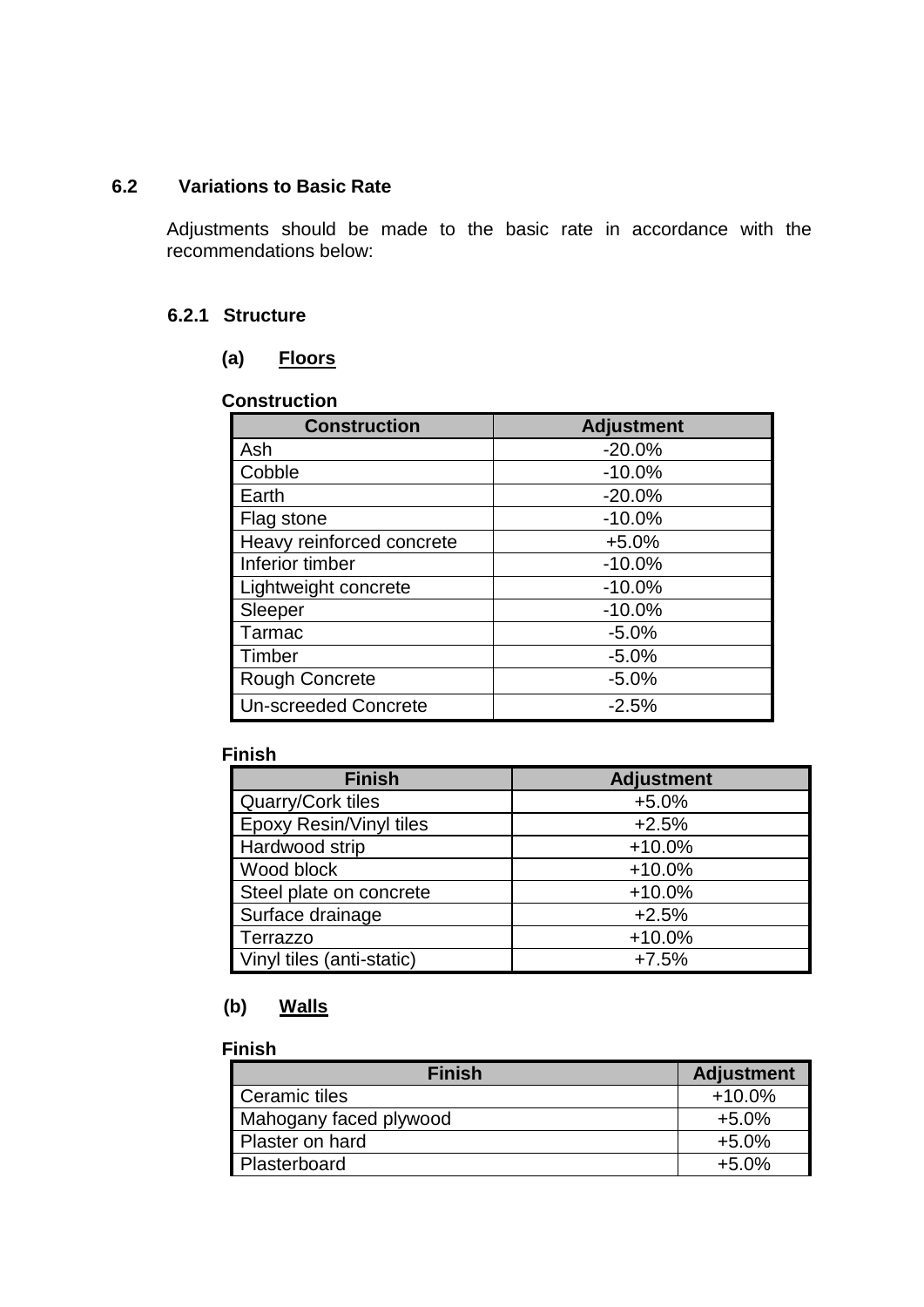| l errazzo              | $+10.0\%$ |
|------------------------|-----------|
| Wipe-clean wall finish | $+10.0\%$ |

## **(c) Roof**

## **Construction**

| <b>Construction</b>      | <b>Adjustment</b> |
|--------------------------|-------------------|
| Inferior roof insulation | $-2.5\%$          |
| Lack of roof insulation  | -5.0%             |

# **6.2.2 Wall-Head Height**

Height Adjustments

| <b>Height Range</b>                   | <b>Adjustment</b> |
|---------------------------------------|-------------------|
| Under 1.30 metres                     | Deduct 15%        |
| $1.30 - 1.79$ metres                  | Deduct 12.5 %     |
| $1.80 - 2.29$ metres                  | Deduct 10%        |
| $2.30 - 2.79$ metres                  | Deduct 7.5%       |
| $2.80 - 3.29$ metres                  | Deduct 5%         |
| $3.30 - 3.79$ metres                  | Deduct 2.5%       |
| <b>NORMAL</b><br>$3.80 - 4.80$ metres | No Adjustment     |
| $4.81 - 5.30$ metres                  | Add 1.25%         |
| $5.31 - 5.80$ metres                  | Add 2.5%          |
| $5.81 - 6.30$ metres                  | Add 3.75%         |
| $6.31 - 6.80$ metres                  | Add 5%            |
| $6.81 - 7.30$ metres                  | Add 6.25%         |
| $7.31 - 7.80$ metres                  | Add 7.5%          |
| $7.81 - 8.30$ metres                  | Add 8.75%         |
| $8.31 - 8.80$ metres                  | Add 10%           |
| 8.81 - 9.30 metres                    | Add 11.25%        |
| $9.31 - 9.80$ metres                  | Add 12.5%         |
| $9.81 - 10.30$ metres                 | Add 13.75%        |
| 10.31-10.80 metres                    | Add 15%           |
| $10.81 - 11.30$ metres                | Add 16.25%        |
| $11.31 - 11.8$ metres                 | Add 17.5%         |
| $11.81 - 12.3$ metres                 | Add 18.75%        |
| Over 12.30 metres                     | Add 20%           |

## **6.2.3 Services**

## **(a) General**

The approach to the treatment of "service" plant in lands and heritages is governed by the terms of the Valuation for Rating (Plant and Machinery) (Scotland) Regulations 2000. Class 2 of the Schedule of Prescribed Classes of Plant and Machinery describes as rateable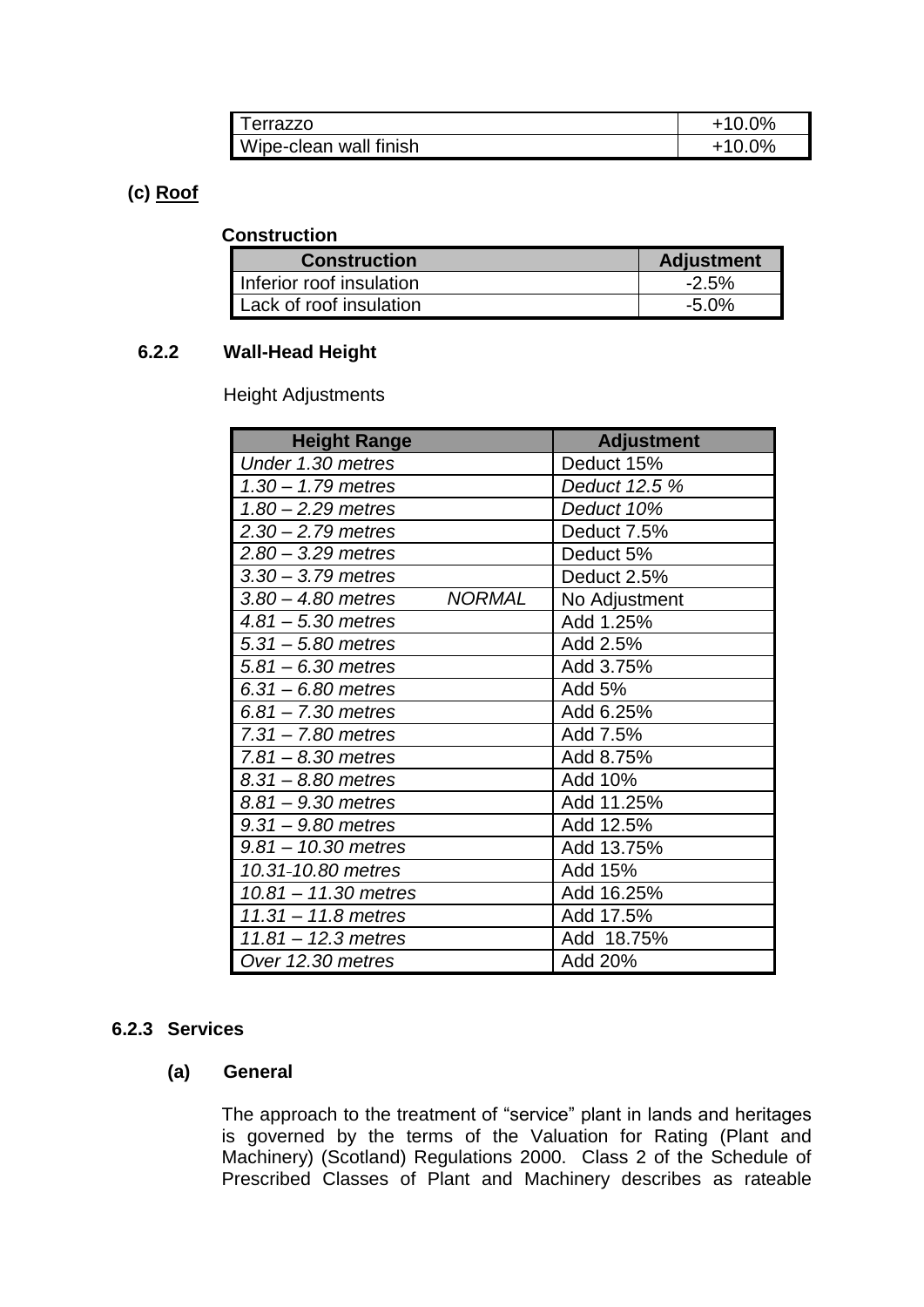service items including plant used for heating, cooling, ventilating, lighting, draining, supplying water or providing protection from hazards to the lands and heritages or part of them but specifically excludes "*any such plant or machinery which is in or on the lands and heritages and is used or intended to be used in connection with services mainly or exclusively as part of manufacturing operations or trade processes"*.

All items of service plant, named under Class 2 of the Valuation for Rating (Plant and Machinery) (Scotland) Regulations 2000 (as amended), should remain in valuation unless the valuer is clearly satisfied that the proviso in the Regulations relating to items of plant or machinery *"*……*used or intended to be used in connection with services mainly or exclusively as part of manufacturing operations or trade processes"* applies. Care should be taken not to exclude from value any items of plant under the Class 2 proviso that may still be rateable elsewhere in terms of Classes 1, 3 or 4.

Careful consideration must be given before removing any service plant or machinery from value which it is claimed was installed only as a process requirement. It is suggested that where the main or exclusive use of an item of service plant cannot be identified as being used as part of manufacturing operations or trade processes, then the item should be regarded as rateable under Class 2. In the case of multipurpose service plant, the functions of the plant should be individually considered. For example, in the case of an air-conditioning system which provides amongst other things, heating, the use of the heating needs to be identified and unless the heating is used mainly as part of manufacturing operations or trade processes then an element in respect of heating should be retained in value. For assistance in this matter reference should be made to the SAA paper *"Interpretation Guidance: Class 2 Table 2(b) The Valuation for Rating (Plant and Machinery) (Scotland) Regulations 2000"*.

The SAA Industrial Properties Committee Practice Notes on Cold Stores and Clean Rooms also give good guidance in regard to these particular subjects.

#### **(b) Heating**

The basic rate assumes adequate heating. Variations in heating provision may be in accordance with the table below:

| <b>Heating Provision</b>         | <b>Adjustment</b> |
|----------------------------------|-------------------|
| <b>Background heating</b>        | $-2.5%$           |
| Poor heating                     | $-5.0%$           |
| No heating                       | $-10%$            |
| <b>Excellent heating</b>         | $+2.5%$           |
| <b>Specialised installations</b> | Variable          |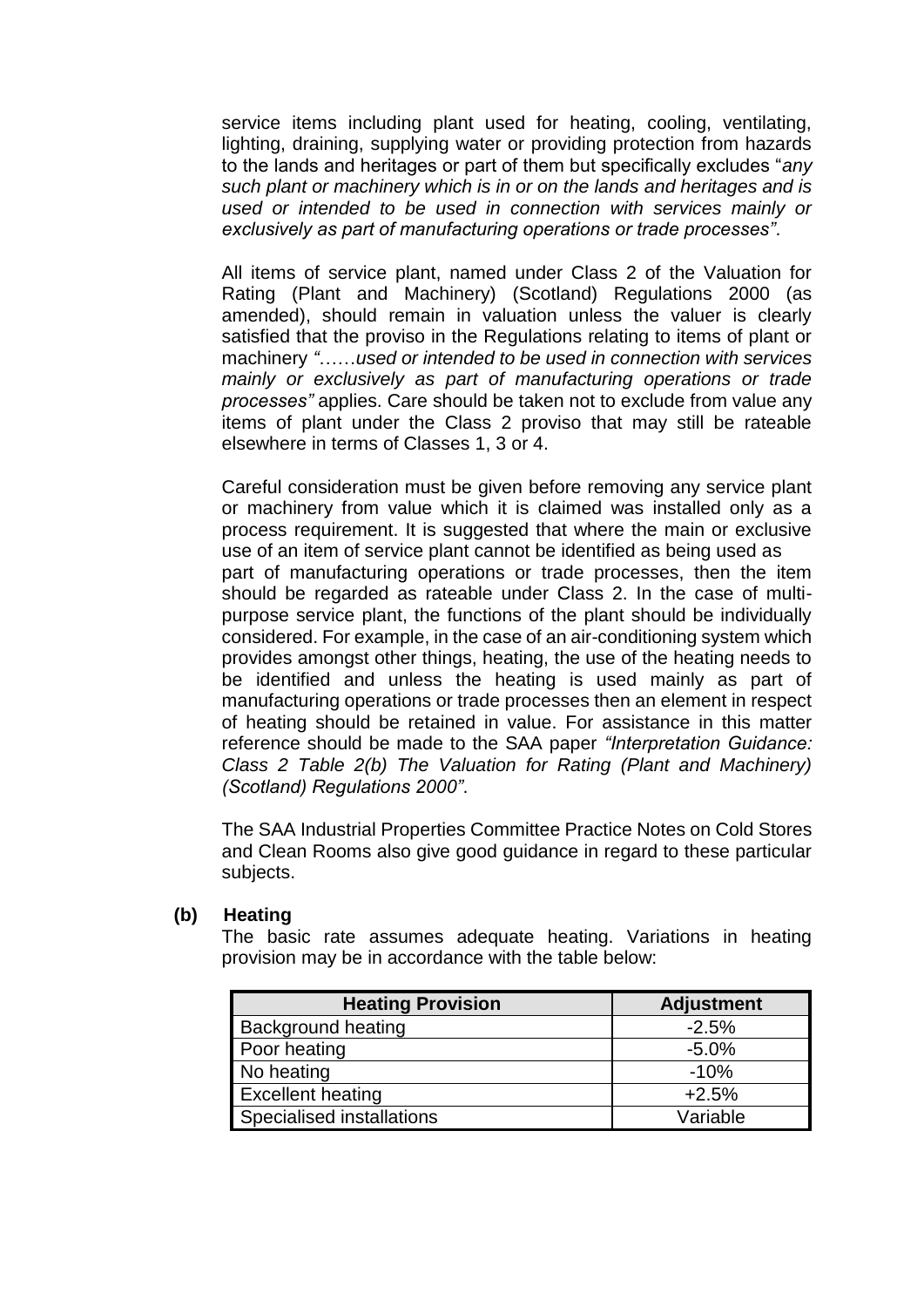# **(c) Lighting**

The basic rate assumes adequate lighting. Variations in lighting provision may be made in accordance with the table below.

| <b>Lighting Provision</b>         | <b>Adjustment</b> |
|-----------------------------------|-------------------|
| Poor Lighting (isolated pendants) | $-2.5%$           |
| No lighting                       | $-5.0%$           |
| <b>Excellent lighting</b>         | $+2.5%$           |
| Specialised installations         | Variable          |

## **(d) Air Conditioning**

The basic rate assumes adequate heating. Where items of plant and machinery contributing to air conditioning are also present then additions may be made in accordance with the following table:

| <b>Specification</b>                                                  | <b>Addition</b>  |
|-----------------------------------------------------------------------|------------------|
| Ducted AC system capable of $ +15.0\%$ as an extra-over to the        |                  |
| heating, cooling, ventilating and   basic rate which already reflects |                  |
| humidity control but without average heating.                         |                  |
| filtration.                                                           |                  |
| Simple mechanical ventilation $+5.0\%$ as an extra-over to the        |                  |
| systems inducting fresh air from   basic rate which already reflects  |                  |
| outside or suspended cartridge                                        | average heating. |
| systems providing chilled air only.                                   |                  |

## **(e) Sprinklers**

| <b>Specification</b>                                                                             | <b>Adjustment</b> |
|--------------------------------------------------------------------------------------------------|-------------------|
| Normal hazard system (to include<br>ancillary plant but not any water storage<br>tank or lagoon) | 5.0%              |
| Specialist or high hazard system                                                                 | Variable          |

## **(f) Gantry**

| <b>Specification</b> | <b>Adjustment</b> |
|----------------------|-------------------|
| Up to 10 ton SWL     | 5.0%              |

## **6.2.4 Disabilities (Other Allowances)**

The following table suggests a range of appropriate allowances for the most commonly found drawbacks to the occupation of particular buildings in industrial subjects. These reflect "functional" or "technical" obsolescence. The list is not exhaustive but care should be taken to ensure that aggregated allowances are not excessive*.*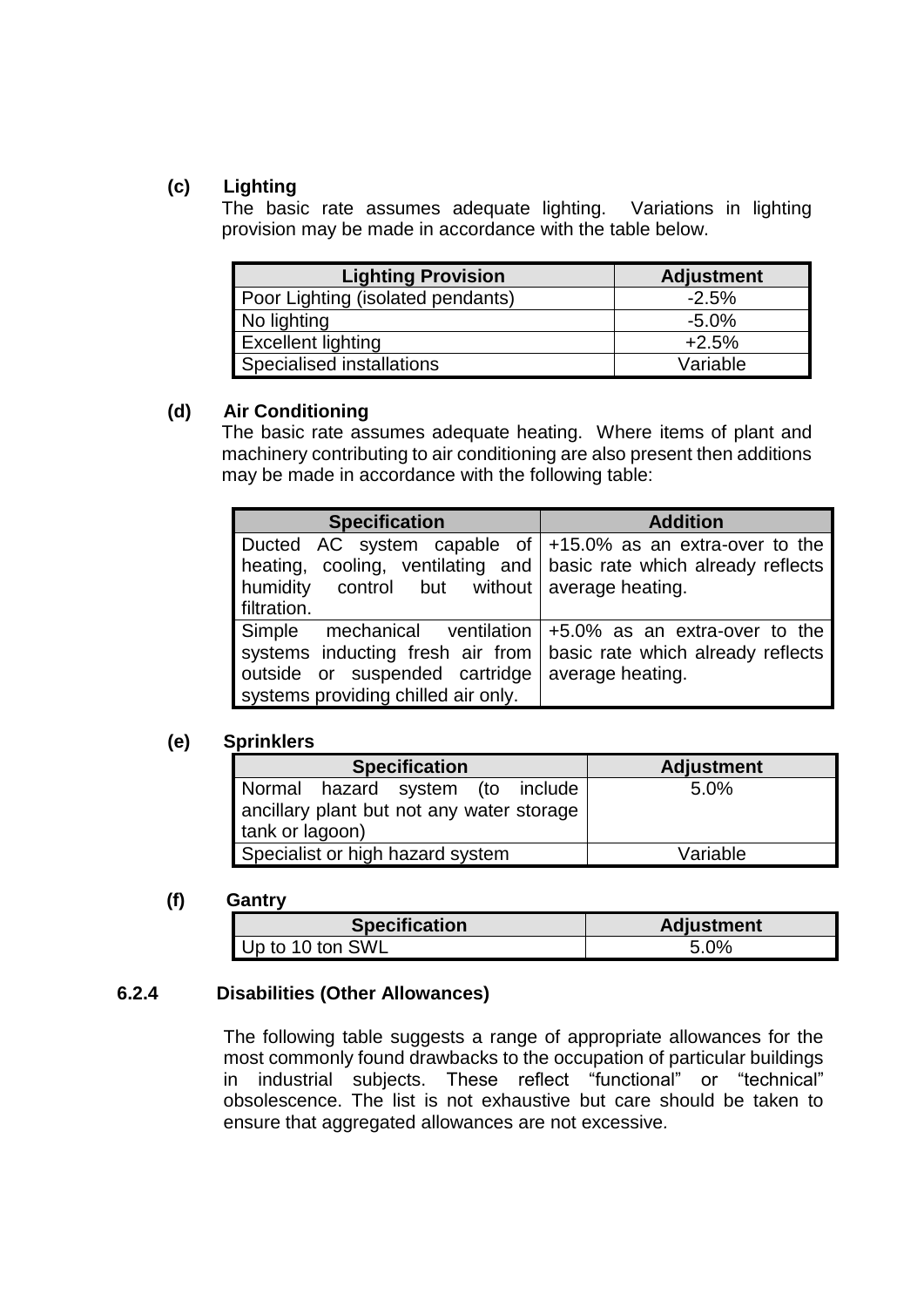| <b>Disability</b>         | <b>Detail</b>      | <b>Allowance</b> |
|---------------------------|--------------------|------------------|
| Bad shape and/or          |                    | Deduct up to     |
| layout                    |                    | 10.0%            |
| Excessively thick stone   |                    | Deduct up to     |
| walls                     |                    | 5.0%             |
| Liability to flooding     |                    | Deduct up to     |
|                           |                    | 10.0%            |
|                           | 3.00 metres apart  | Deduct 10.0%     |
| Narrow bays with          |                    |                  |
| columns (interpolations   | 9.00 metres apart  | Deduct 5.0%      |
| should be made as         |                    |                  |
| necessary)                | 15.00 metres apart | No allowance     |
| One wall open to yard     |                    | Deduct 15.0%     |
|                           |                    |                  |
| Poor access               |                    | Deduct up to     |
|                           |                    | 5.0%             |
| Variation in floor levels |                    | Deduct up to     |
|                           |                    | 2.5%             |

It is recommended that the total of allowances for Age & Obsolescence in terms of paragraph 6.2.5 and for Disabilities in terms of this paragraph, should not exceed 80% for any building still capable of reasonably economic use.

## **6.2.5 Age & Obsolescence**

The following scale of allowances is provided as an indication of the reductions which may be appropriate for particular years of construction.

It should not be slavishly followed and where possible, valuers should be guided by local evidence. Each subject should be viewed individually and a decision made on its own merit. If the condition of a building is worse or better than expected then departure from the table allowance is acceptable by valuer's judgement but only by clear adoption of a "notional" age. Allowances should be restricted or completely withheld in the case of refurbished buildings depending on the degree of improvement. Allowances of greater than 50% should only be made in exceptional circumstances, as it is reasonable to assume that buildings built earlier than 1962 will have been subject to some degree of upgrading.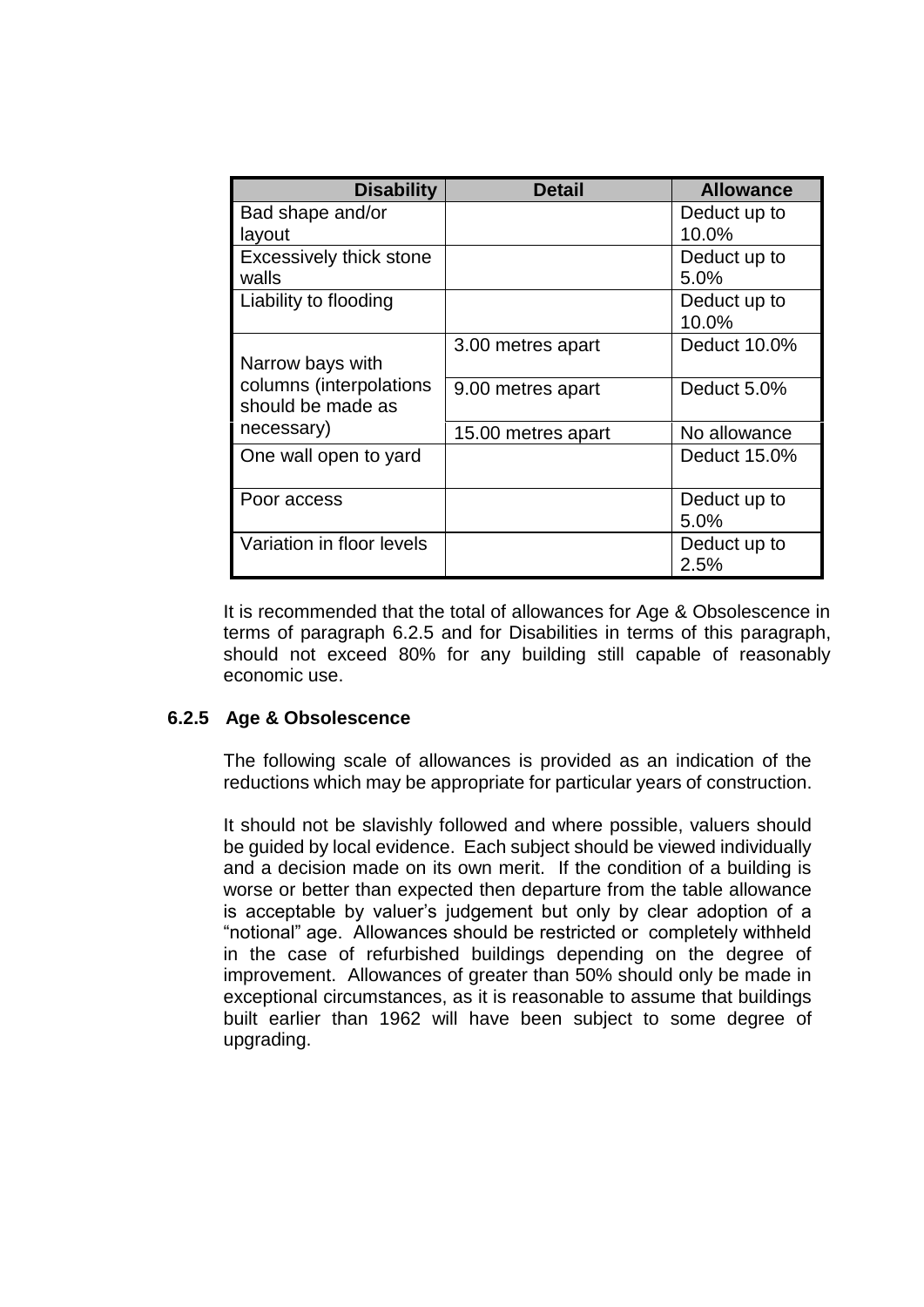| Year         | <b>Allowance</b> | Year | <b>Allowance</b> | Year | <b>Allowance</b> |
|--------------|------------------|------|------------------|------|------------------|
| 2017 & later | 0.0%             | 1998 | 14.0%            | 1979 | 33.0%            |
| 2016         | 0.5%             | 1997 | 15.0%            | 1978 | 34.0%            |
| 2015         | 1.0%             | 1996 | 16.0%            | 1977 | 35.0%            |
| 2014         | 1.5%             | 1995 | 17.0%            | 1976 | 36.0%            |
| 2013         | 2.0%             | 1994 | 18.0%            | 1975 | 37.0%            |
| 2012         | 2.5%             | 1993 | 19.0%            | 1974 | 38.0%            |
| 2011         | 3.0%             | 1992 | 20.0%            | 1973 | 39.0%            |
| 2010         | 3.5%             | 1991 | 21.0%            | 1972 | 40.0%            |
| 2009         | 4.0%             | 1990 | 22.0%            | 1971 | 41.0%            |
| 2008         | 4.5%             | 1989 | 23.0%            | 1970 | 42.0%            |
| 2007         | 5.0%             | 1988 | 24.0%            | 1969 | 43.0%            |
| 2006         | 6.0%             | 1987 | 25.0%            | 1968 | 44.0%            |
| 2005         | 7.0%             | 1986 | 26.0%            | 1967 | 45.0%            |
| 2004         | 8.0%             | 1985 | 27.0%            | 1966 | 46.0%            |
| 2003         | 9.0%             | 1984 | 28.0%            | 1965 | 47.0%            |
| 2002         | 10.0%            | 1983 | 29.0%            | 1964 | 48.0%            |
| 2001         | 11.0%            | 1982 | 30.0%            | 1963 | 49.0%            |
| 2000         | 12.0%            | 1981 | 31.0%            | 1962 | 50.0%            |
| 1999         | 13.0%            | 1980 | 32.0%            | Pre  | 50.0%            |
|              |                  |      |                  | 1962 |                  |

# **6.2.6 Multi Storey Buildings**

The following tables of adjustments provide guidance where there is no conclusive local evidence. The allowances are not suitable for business centres or Use Classes Order 4 style developments where an office approach may be more appropriate or in the case of industrial subjects with vertical process systems where allowances may be abated or withheld or a cost basis considered.

| (a) | <b>Production/Warehouse space</b> |  |
|-----|-----------------------------------|--|
|-----|-----------------------------------|--|

| <b>Floor</b> | <b>Separate</b><br>passenger &<br>goods lifts | <b>Goods lift</b><br>only | <b>Stair access</b><br>only |
|--------------|-----------------------------------------------|---------------------------|-----------------------------|
| GF           | 100%                                          | 100%                      | 100%                        |
| 1F           | 90%                                           | 85%                       | 75%                         |
| 2F           | 85%                                           | 80%                       | 50%                         |
| 3F           | 85%                                           | 75%                       | 25%                         |
| 4F & above   | 85%                                           | 70%                       | At discretion               |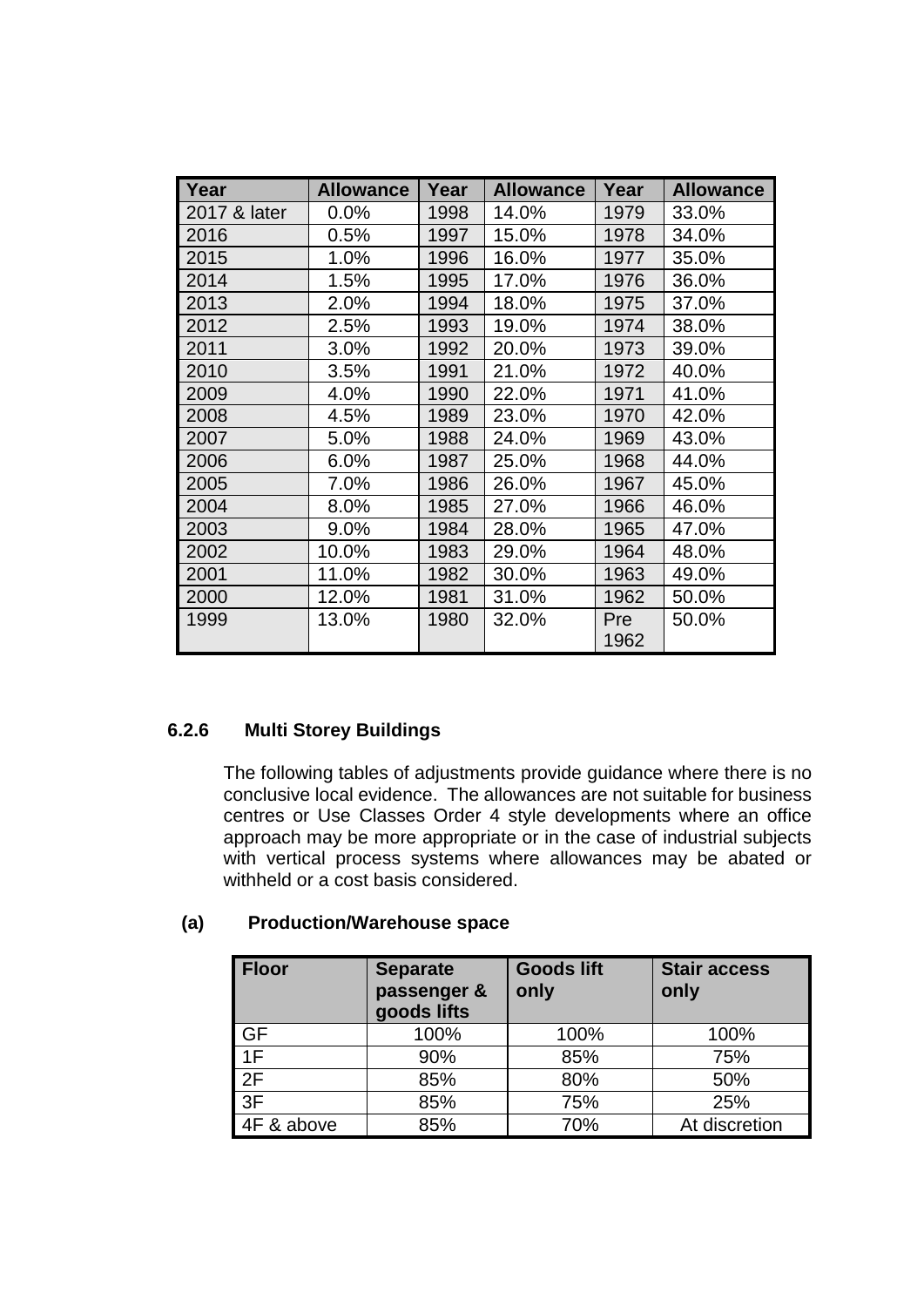#### **(b) Offices**

| <b>Floor</b>     | Lift      | <b>Stair access only</b> |
|------------------|-----------|--------------------------|
| <b>GF</b>        | 100%      | 100%                     |
| 1F               | 95% -100% | 90% -100%                |
| 2F               | 90% - 95% | $80\% - 90\%$            |
| $\overline{3}$ F | 90% - 95% | 70%                      |
| 4F & above       | 90% - 95% | 60%                      |

The percentage selected from any range will be dependent on the quality of access.

#### **(c) Basements, galleries, attics and lofts**

This type of accommodation varies widely in quality, character and purpose and no general recommendations can be made. However, the final rate selected should be sensibly related to the principal floor served.

#### **6.2.7 Quantum**

Those subjects with an overall area greater than 999  $m<sup>2</sup>$  will require a quantum adjustment.

No inverse quantum is appropriate as the basic rate has been derived from subjects of a similar size.

Quantum should be applied in accordance with the following table:

|    | Area $m2$ | % Deductions |
|----|-----------|--------------|
| At | 1,000     | 1%           |
| At | 2,000     | 5%           |
| At | 3,000     | 10%          |
| At | 4,000     | 15%          |
| At | 5,000     | 22.5%        |
| At | 10,000    | 27.5%        |
| At | 15,000    | 32.5%        |
| At | 20,000    | 37.5%        |
| At | 30,000    | 42.5%        |
| At | 40,000    | 47.5%        |
| At | 50,000    | 50%          |

The above is subject to interpolation.

## **7.0 PLANT AND MACHINERY**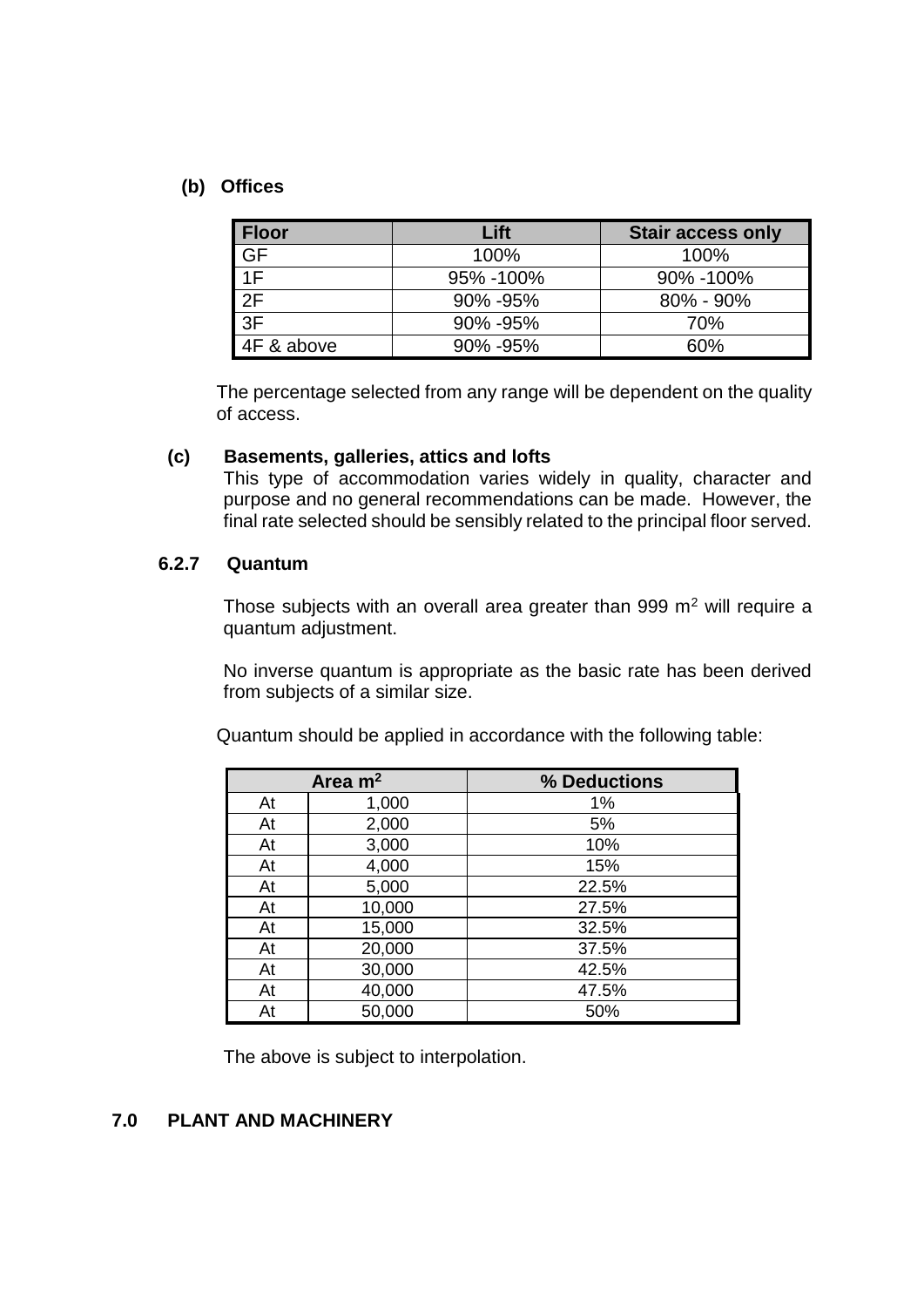Rateable items of plant and machinery not covered by the foregoing guidance will be valued by application of the Contractors Basis of Valuation with reference to guidance and replacement costs contained in the Rating Cost Guide.

## **8.0 LAND/SITEWORKS**

## **8.1 General**

- **8.1.1** The basic rate recommended for buildings incorporates an element of value to reflect the existence of sufficient land, roads, siteworks and hardstandings necessary to allow suitable access and comfortable occupation of the buildings that are part of the lands and heritages.
- **8.1.2** The basic rate does **not** include for any extra land, roads, siteworks and hardstandings provided for purposes other than that referred to in 8.1.1. and such items should be valued in full. e.g. Extra areas used for storage/laydown/ parking/manoeuvring in Builder's Yards, Sawmills, Haulage and Distribution Depots etc.
- **8.1.3** The following gives a guide to expected relationships between buildings area and such "access land" as referred to in 8.1.1.

| <b>Buildings Area</b> | <b>Total Site Area</b>                 |
|-----------------------|----------------------------------------|
| Up to $5,000$ sq m    | Buildings Floor Area + up to<br>50%    |
| Over $5,000$ sq m     | Buildings Floor Area + 50%<br>and over |

In accordance with the above relationships, extra land should be valued as either "serviced" or "unserviced" land as detailed below. For buildings areas over 5000 sq. m., discretion should be exercised. e.g. when dealing with areas as in 8.1.2 these should be valued in full. However, when either held for expansion, created by demolition, or in fact unsuitable for development or use due to site or layout characteristics, nominal or nil values may be considered and the land termed as "excess" land.

## **8.2 Extra Land Values**

## **8.2.1 Serviced Land**

All normal services available, either on the land or adjacent there to and, in some cases, with road frontage.

(a) **Grangemouth Docks**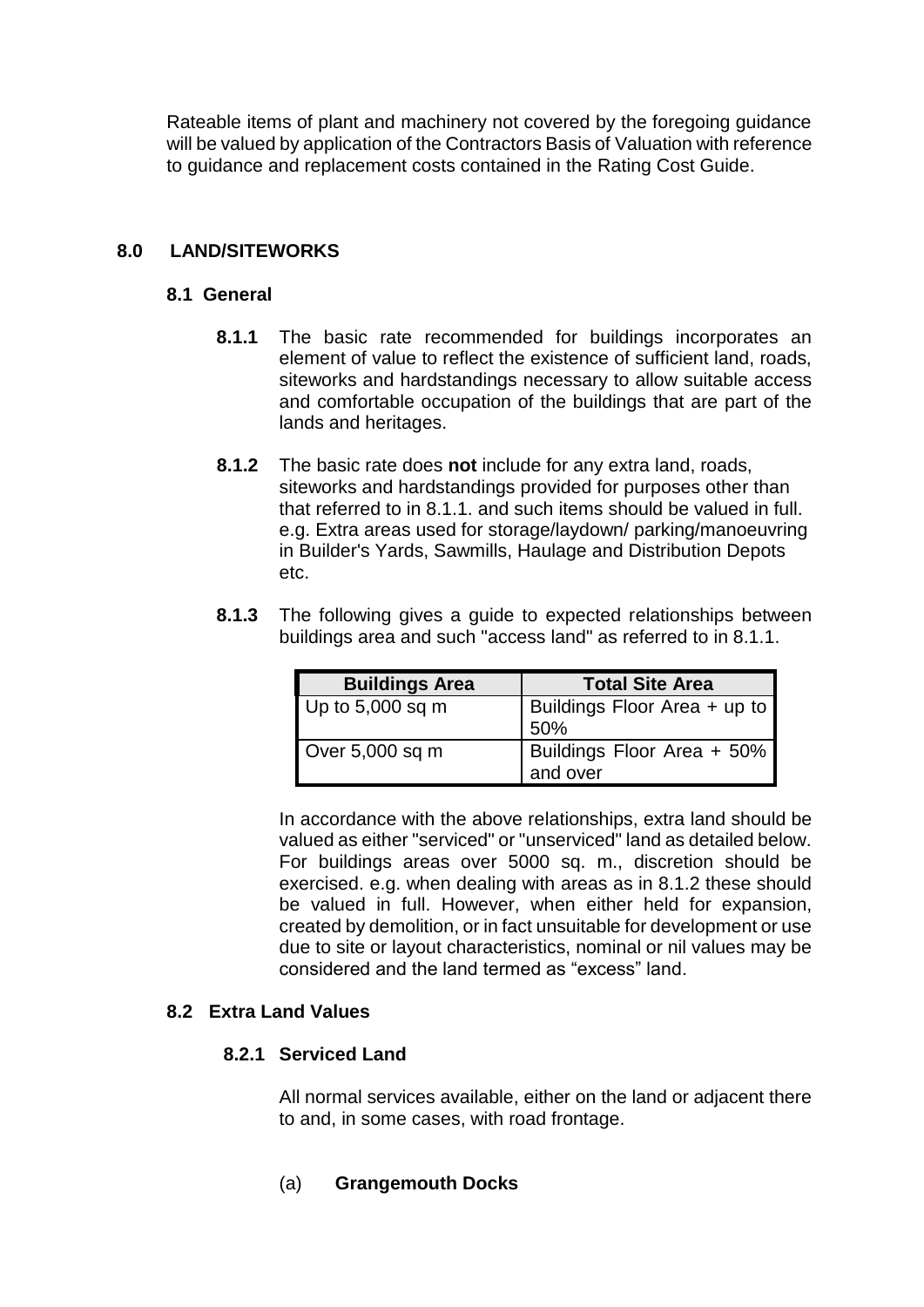| Area $m2$ | Rate/m <sup>2</sup> |
|-----------|---------------------|
| Flat Rate | f210                |

#### (b) **Falkirk, Grangemouth, Stirling**

| Area $m2$         | Rate/m <sup>2</sup> |
|-------------------|---------------------|
| $0-4,000$         | £1.05               |
| $4,001 - 8,000$   | £1.00               |
| $8,001 - 14,000$  | £0.95               |
| $14,001 - 20,000$ | £0.90               |
| $20,001 - 35,000$ | £0.85               |

#### (c) **All Other Areas**

| Area $m2$              | Rate/m <sup>2</sup> |
|------------------------|---------------------|
| $0-4,000$              | £0.95               |
| $4,001 - 8,000$        | £0.90               |
| $8,001 - 14,000$       | £0.85               |
| $14,001 - 20,000$ sq.m | £0.80               |
| $20,001 - 35,000$ sq.m | £0.75               |

Rates to be applied are determined by the total extra land area to be valued and should not be applied in band layers. In cases of land areas greater than 35,000 m2 Divisional Valuers should be consulted.

## **8.2.2 Unserviced Land**

Unserviced land - £0.30 per square metre.

## **8.3 Yards**

If the subject to be valued is in the nature of land which is either devoid of buildings or contains buildings which may be deemed to be subsidiary to the land on which they are situated, perhaps due to the relative areas of land to buildings and/or to the portable nature of the buildings, then the "access land" calculation referred to at 8.1.3 shall not be necessary. Such yards shall be valued in their entirety at rates per square metre 100% greater than those recommended at 8.2.1 and 8.2.2. In such circumstances surfacing and subsidiary buildings shall be valued and added as normal.

#### **8.4 Siteworks**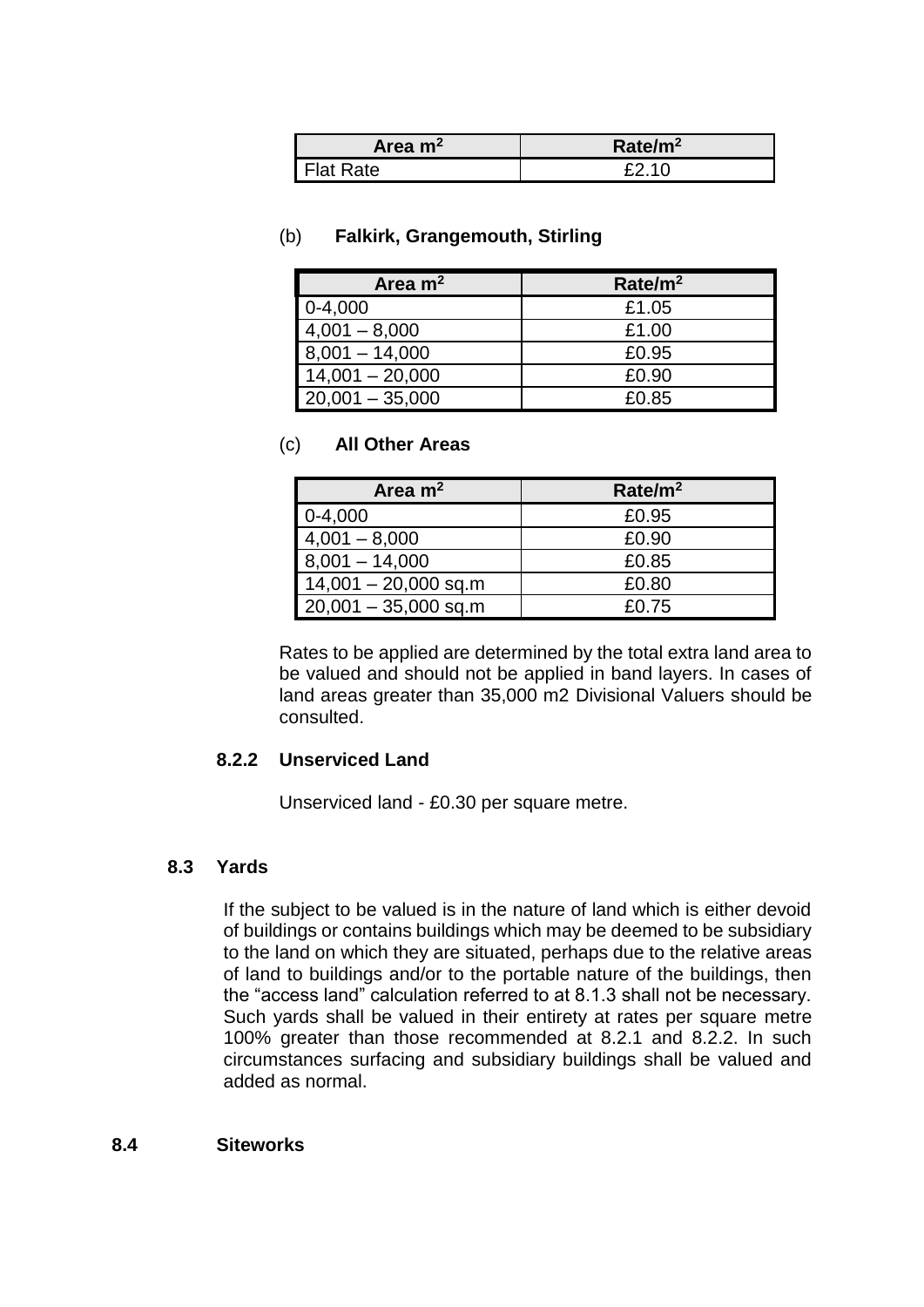## **8.4.1 Surfacing**

Where surfacing is in excess of, or of superior quality to, that deemed incorporated in the basic rate, valuations should be carried out, or adjusted, on the basis of the following rates to NAV.

## (a) **Tarmacadam / Concrete**

| Area $m2$         | Rate/ $m2$ |
|-------------------|------------|
| $0-4,000$         | £2.00      |
| $4,001 - 8,000$   | £1.95      |
| $8,001 - 14,000$  | £1.90      |
| $14,001 - 20,000$ | £1.85      |
| $20,001 - 35,000$ | £1.80      |

## (b) **Reinforced Concrete**

| Area $m2$         | Rate/ $m2$ |
|-------------------|------------|
| $0-4,000$         | £2.20      |
| $4,001 - 8,000$   | £2.15      |
| $8,001 - 14,000$  | £2.10      |
| $14,001 - 20,000$ | £2.05      |
| $20,001 - 35,000$ | £2.00      |

## **(c) Hardcore / Gravel**

| Area $m2$         | Rate $/m2$ |
|-------------------|------------|
| $0-4,000$         | £0.90      |
| $4,001 - 8,000$   | £0.85      |
| $8,001 - 14,000$  | £0.80      |
| $14,001 - 20,000$ | £0.75      |
| $20,001 - 35,000$ | £0.70      |

The rates above are to be applied to areas that are drained. In the event of drainage gullies, manholes and underground pipework not being present these rates may be reduced by up to 20%.

#### **8.4.2 Age & Obsolescence**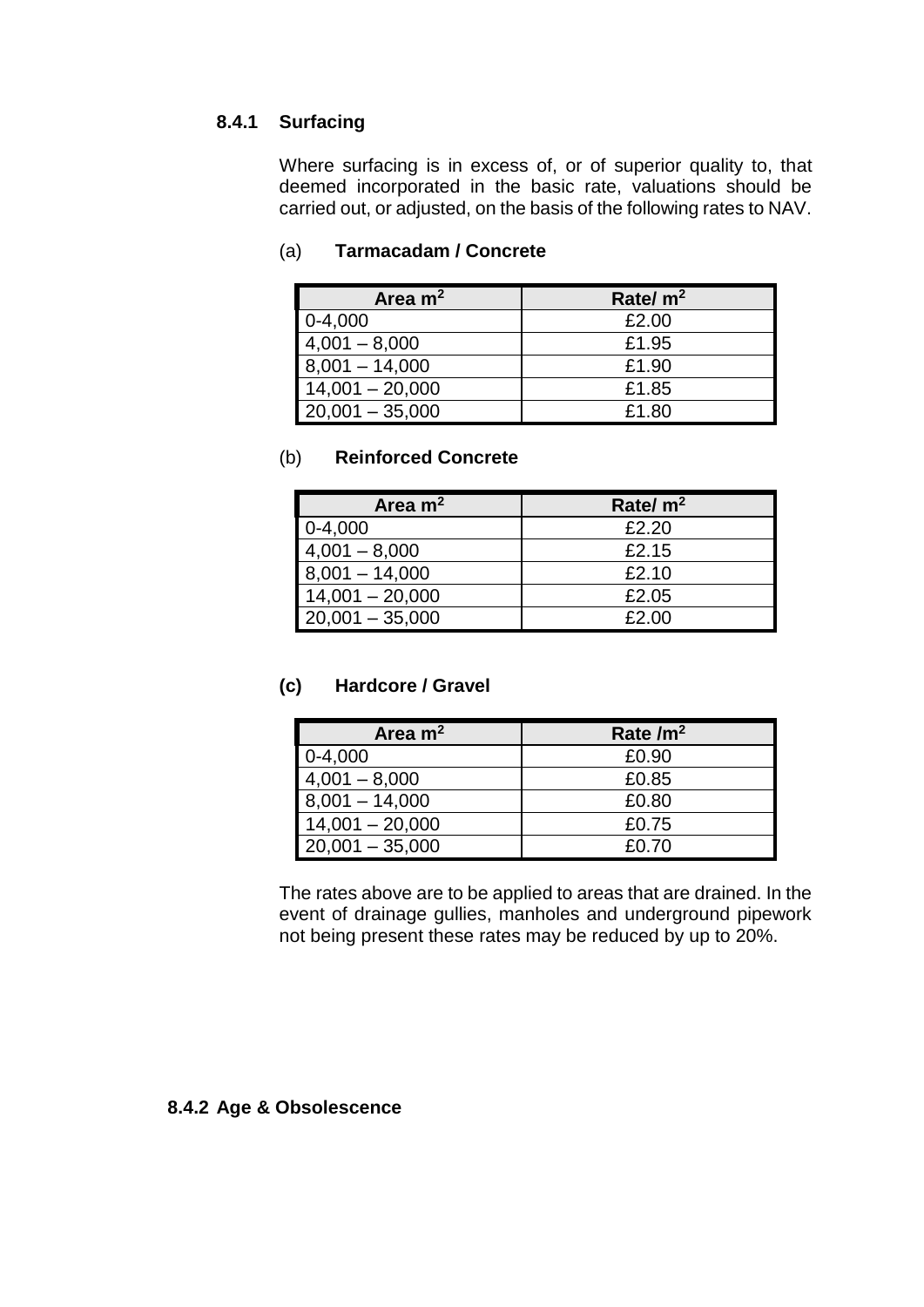Age and obsolescence allowances to be applied to surfacing will depend upon individual circumstances. The following table may be used as a guide:

| Year      | <b>Allowance</b> | Year     | <b>Allowance</b> |
|-----------|------------------|----------|------------------|
| 2007-2017 | 0.0%             | 1991     | 8.0%             |
| 2006      | 0.5%             | 1990     | 8.5%             |
| 2005      | 1.0%             | 1989     | 9.0%             |
| 2004      | 1.5%             | 1988     | 9.5%             |
| 2003      | 2.0%             | 1987     | 10.0%            |
| 2002      | 2.5%             | 1986     | 10.5%            |
| 2001      | 3.0%             | 1985     | 11.0%            |
| 2000      | 3.5%             | 1984     | 11.5%            |
| 1999      | 4.0%             | 1983     | 12.0%            |
| 1998      | 4.5%             | 1982     | 12.5%            |
| 1997      | 5.0%             | 1981     | 13.0%            |
| 1996      | 5.5%             | 1980     | 13.5%            |
| 1995      | 6.0%             | 1979     | 14.0%            |
| 1994      | 6.5%             | 1978     | 14.5%            |
| 1993      | 7.0%             | 1977     | 15%              |
| 1992      | 7.5%             | Pre 1977 | 15%              |

Only in exceptional circumstances should an allowance of greater than 15% be applied.

Allowances should be restricted or completely withheld in the case of improved or new surfacing.

#### **8.4.3 Enclosures**

Addition should be made for fencing or walling which fulfils a security function, e.g. a 2 metre wall or 2 metre chain link fence. No addition will be made where a wall or fence is merely cosmetic, e.g. a 1 metre dwarf wall or a 1 metre post and wire fence.

| <b>Enclosure</b> | Rate/lm |
|------------------|---------|
| Security Walling | £5.00   |
| Security Fencing | £1.50   |

#### **9.0 END ALLOWANCES**

These relate essentially to larger subjects (except for access to works in small